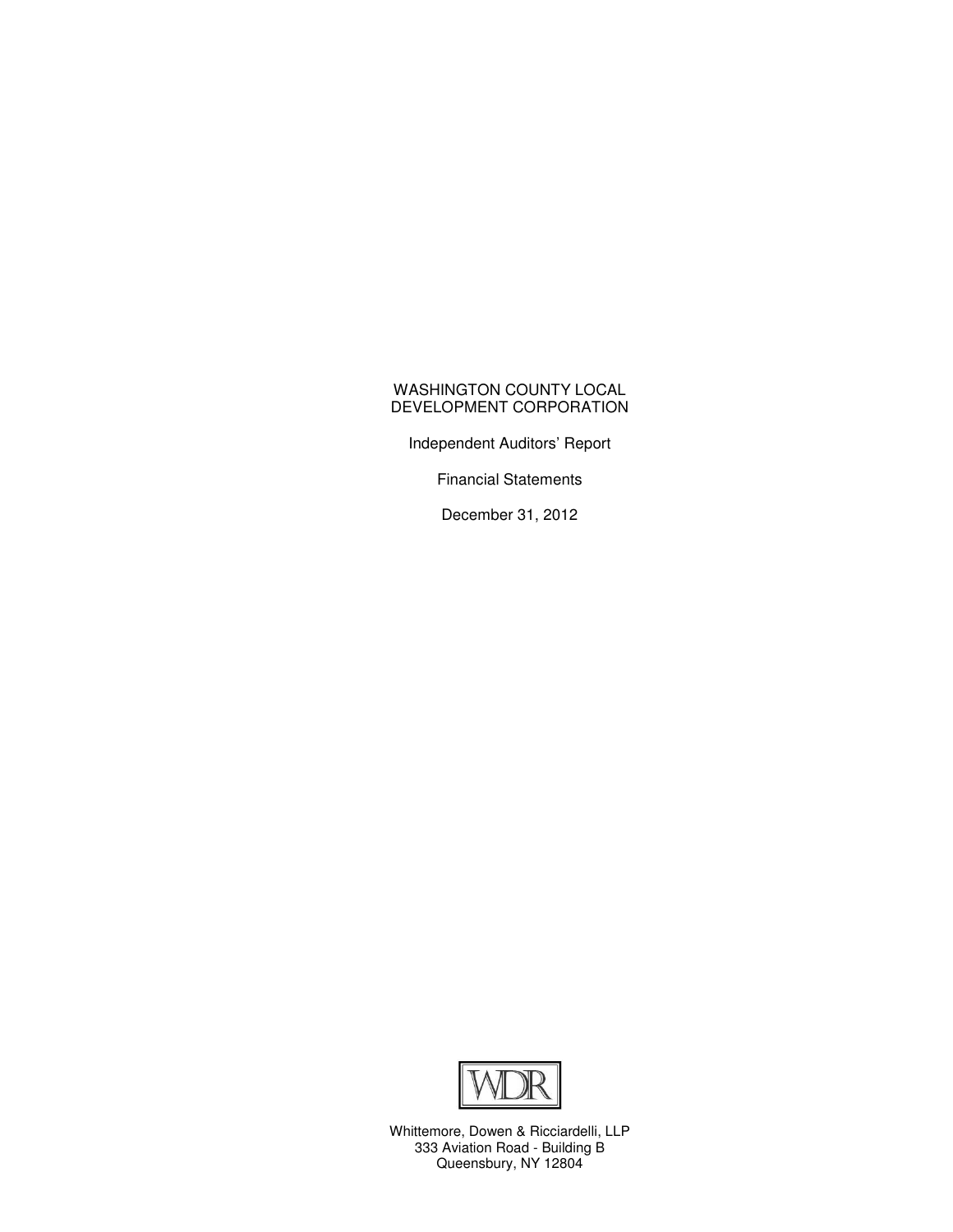## Table of Contents

|                                                                                                                                                                                                                          | Page     |
|--------------------------------------------------------------------------------------------------------------------------------------------------------------------------------------------------------------------------|----------|
| Independent Auditors' Report                                                                                                                                                                                             | $1 - 2$  |
| <b>Financial Statements</b>                                                                                                                                                                                              |          |
| <b>Statement of Financial Position</b>                                                                                                                                                                                   | 3        |
| <b>Statement of Activities</b>                                                                                                                                                                                           | 4        |
| <b>Statement of Cash Flows</b>                                                                                                                                                                                           | 5        |
| Notes to Financial Statements                                                                                                                                                                                            | $6 - 12$ |
| Independent Auditors' Report on Internal Control Over Financial Reporting and<br>on Compliance and Other Matters Based on an Audit of Financial Statements<br>Performed in Accordance With Government Auditing Standards | 13-14    |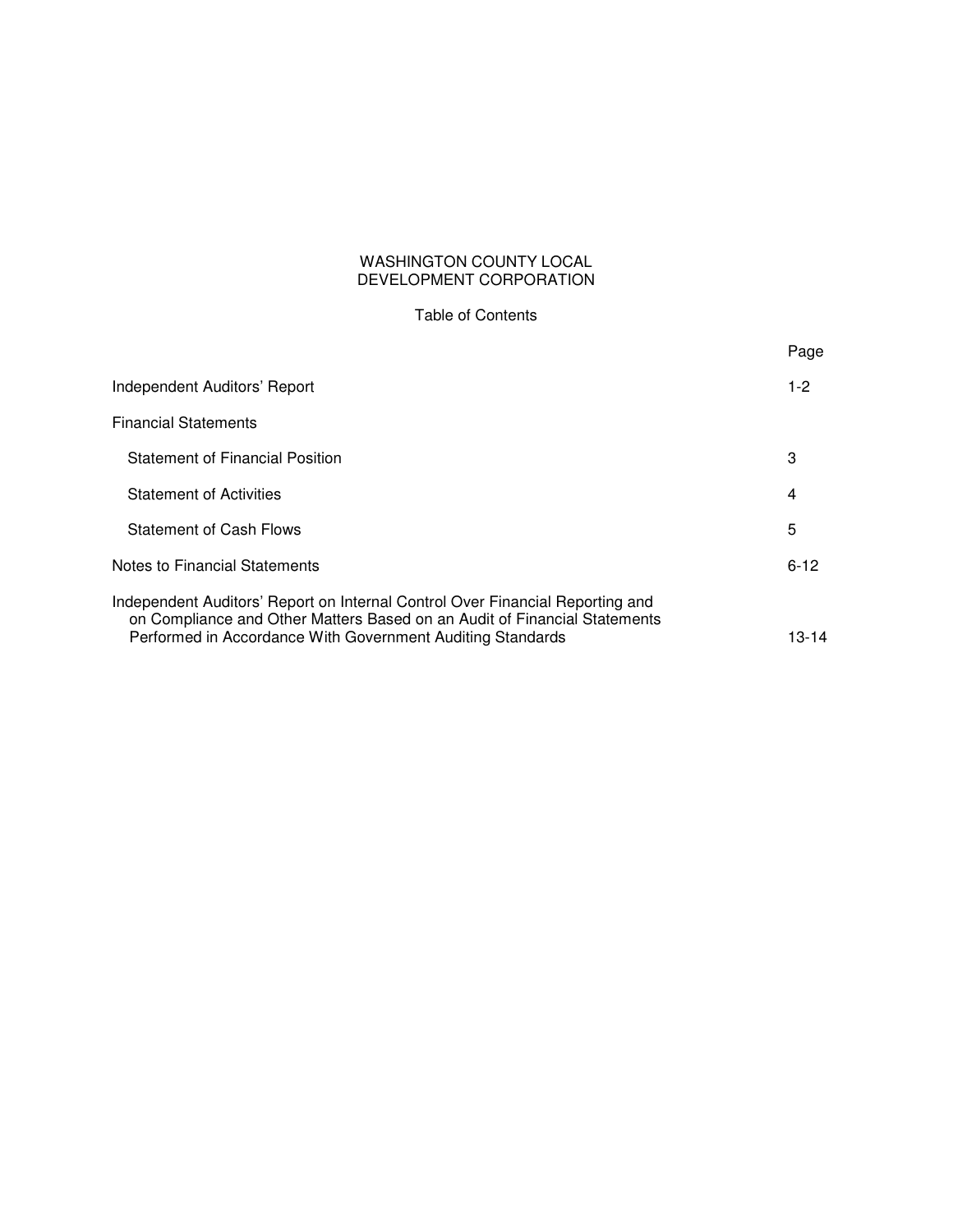

\_

 WHITTEMORE, DOWEN & RICCIARDELLI, LLP Certified Public Accountants and Consultants

> 333 Aviation Road, Building B ● Queensbury, NY 12804 Phone: (518) 792-0918 Fax: (518) 743-0882 112 Spring Street, Suite 307 Saratoga Springs, NY 12866 Phone: (518) 584-0770 www.wdrcpa.com

## INDEPENDENT AUDITORS' REPORT

To The Board of Directors Washington County Local Development Corporation Fort Edward, NY 12828

We have audited the accompanying statement of financial position of Washington County Local Development Corporation, a component unit of Washington County, as of December 31, 2012, and the related statements of activities and cash flows for the year then ended, and the related notes to the financial statements.

## **Management's Responsibility for the Financial Statements**

Management is responsible for the preparation and fair presentation of these financial statements in accordance with accounting principles generally accepted in the United States of America; this includes the design, implementation, and maintenance of internal control relevant to the preparation and fair presentation of financial statements that are free from material misstatement, whether due to fraud or error.

### **Auditor's Responsibility**

Our responsibility is to express an opinion on these financial statements based on our audit. We conducted our audit in accordance with auditing standards generally accepted in the United States of America and the standards applicable to financial audits contained in Government Auditing Standards, issued by the Comptroller General of the United States. Those standards require that we plan and perform the audit to obtain reasonable assurance about whether the financial statements are free of material misstatement.

An audit involves performing procedures to obtain audit evidence about the amounts and disclosures in the financial statements. The procedures selected depend on the auditor's judgment, including the assessment of the risk of material misstatement of the financial statements, whether due to fraud or error. In making those risk assessments, the auditor considers internal control relevant to the entity's preparation and fair presentation of the financial statements in order to design audit procedures that are appropriate in the circumstances, but not for the purpose of expressing an opinion on the effectiveness of the entity's internal control. Accordingly, we express no such opinion. An audit also includes evaluating the appropriateness of accounting policies used and the reasonableness of significant accounting estimates made by management, as well as evaluating the overall presentation of the financial statements.

We believe that the audit evidence we have obtained is sufficient and appropriate to provide a basis for our overall opinion.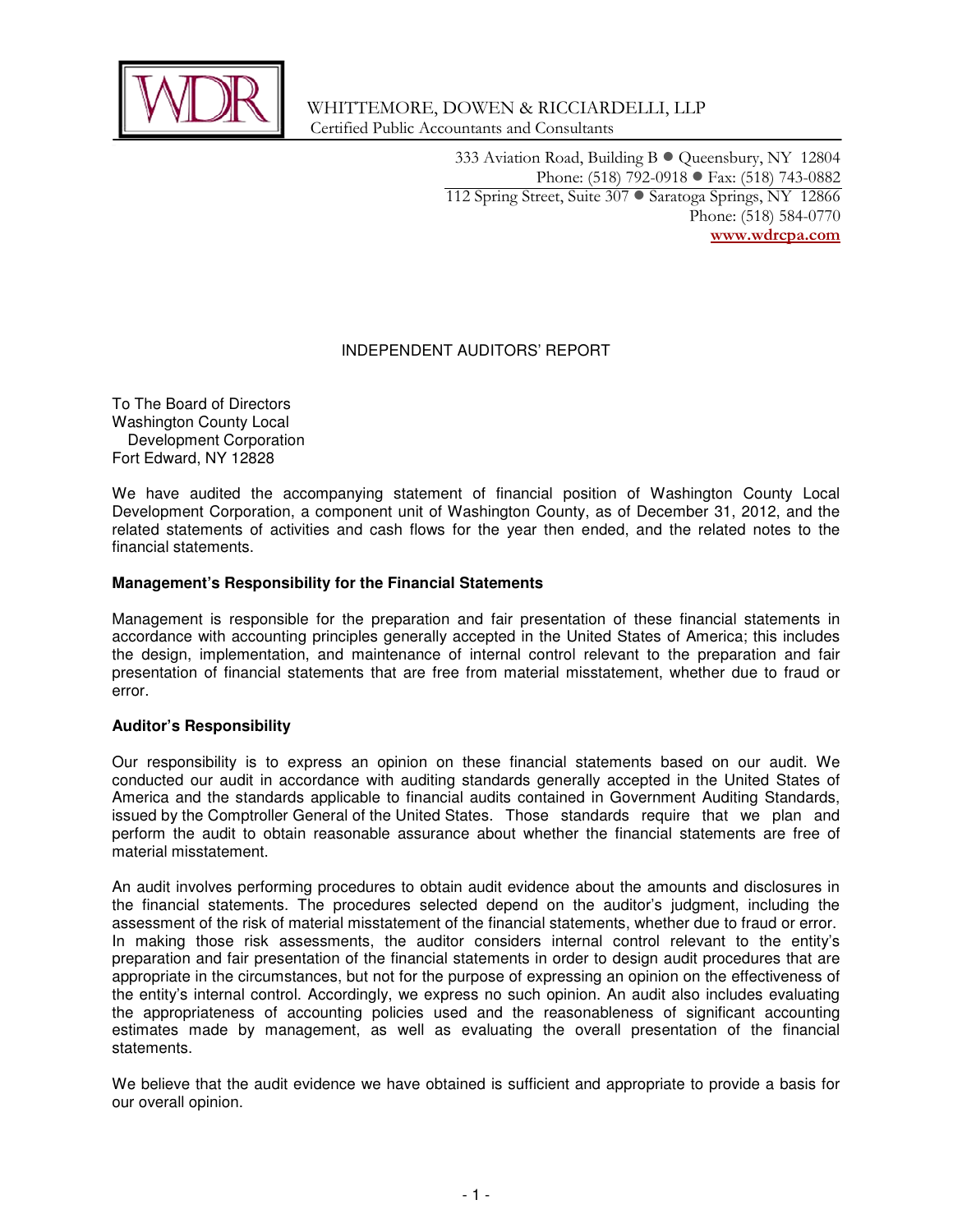## **Opinion**

In our opinion, the financial statements referred to above present fairly, in all material respects, the financial position of Washington County Local Development Corporation as of December 31, 2012, and the changes in its net assets and its cash flows for the year then ended in conformity with accounting principles generally accepted in the United States of America.

## **Other Reporting Required by Government Auditing Standards**

In accordance with Government Auditing Standards, we have also issued our report dated February 8, 2013 on our consideration of Washington County Local Development Corporation's internal control over financial reporting and our tests of its compliance with certain provisions of laws, regulations, contracts and grant agreements and other matters. The purpose of that report is to describe the scope of our testing of internal control over financial reporting and compliance and the results of that testing and not to provide an opinion on the internal control over financial reporting or on compliance. That report is an integral part of an audit performed in accordance with Government Auditing Standards in considering Washington County Local Development Corporation's internal control over financial reporting and compliance.

Whittenore, Dowen & Ricciardelli, LLP

Whittemore, Dowen & Ricciardelli, LLP Queensbury, New York

February 8, 2013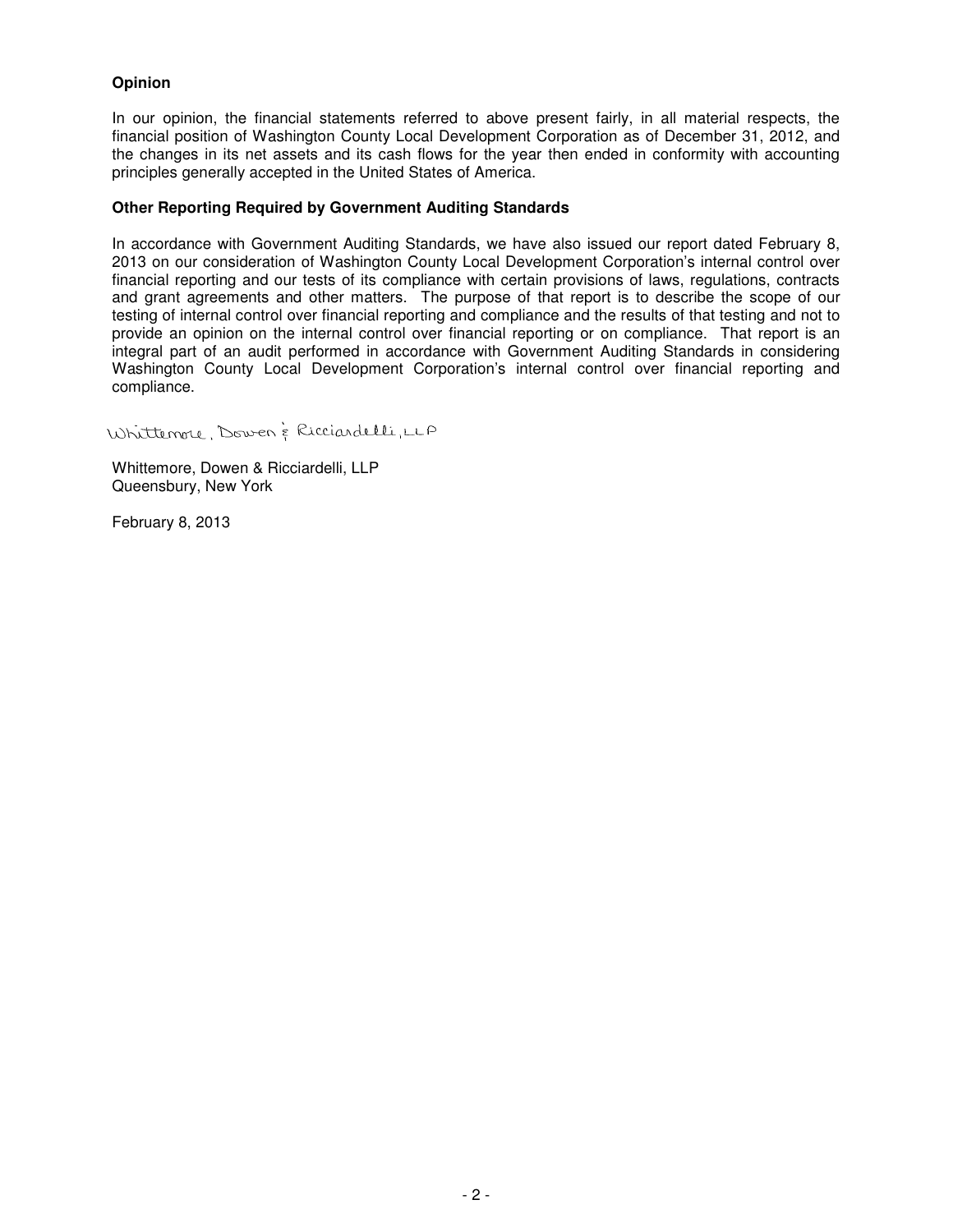#### Statement of Financial Position

December 31, 2012

|                                                |               | Restricted    |             | Unrestricted    |                 |
|------------------------------------------------|---------------|---------------|-------------|-----------------|-----------------|
|                                                | Income        | Intermediary  |             |                 |                 |
|                                                | After         | Relending     | Empire      |                 |                 |
| <b>ASSETS</b>                                  | Closeout      | Program       | Zone        |                 | Total           |
| <b>Current Assets:</b>                         |               |               |             |                 |                 |
| Cash-checking                                  | \$            | \$<br>34,395  | 4,976<br>\$ | 684,592<br>\$   | \$<br>723,963   |
| Cash-time deposit                              |               | 22,000        |             | 676,996         | 698,996         |
| Accounts receivable                            |               |               |             | 152             | 152             |
| Current portion, loans receivable              | 11,566        | 34,321        |             | 223,700         | 269,587         |
| Interest receivable                            | 6,306         | 443           |             |                 | 6,749           |
|                                                |               |               |             |                 |                 |
| <b>Total Current Assets</b>                    | 17,872        | 91,159        | 4,976       | 1,585,440       | 1,699,447       |
| Other Assets:                                  |               |               |             |                 |                 |
| Loans receivable, net of current portion       | 248,196       | 231,810       |             | 1,893,225       | 2,373,231       |
| Allowance for doubtful accounts                | (4, 512)      | (22,000)      |             |                 | (26, 512)       |
|                                                |               |               |             |                 |                 |
| <b>Total Other Assets</b>                      | 243,684       | 209,810       |             | 1,893,225       | 2,346,719       |
| <b>Total Assets</b>                            | 261,556<br>\$ | 300,969<br>\$ | 4,976<br>\$ | 3,478,665<br>\$ | \$<br>4,046,166 |
| <b>LIABILITIES AND FUND EQUITY</b>             |               |               |             |                 |                 |
|                                                |               |               |             |                 |                 |
| <b>Current Liabilities:</b>                    |               |               |             |                 |                 |
| Accounts payable                               | \$<br>1,142   | \$            | \$          | \$              | \$<br>1,142     |
| Current portion of loan payable                |               | 10,523        |             |                 | 10,523          |
| <b>Total Current Liabilities</b>               | 1,142         | 10,523        |             |                 | 11,665          |
|                                                |               |               |             |                 |                 |
| Long-Term Liabilities:                         |               |               |             |                 |                 |
| Long-term loan payable, net of current portion |               | 170,784       |             |                 | 170,784         |
|                                                |               |               |             |                 |                 |
| <b>Total Long-Term Liabilities</b>             |               | 170,784       |             |                 | 170,784         |
|                                                |               |               |             |                 |                 |
| <b>Total Liabilities</b>                       | 1,142         | 181,307       |             |                 | 182,449         |
|                                                |               |               |             |                 |                 |
| <b>Fund Equity</b>                             | 260,414       | 119,662       | 4,976       | 3,478,665       | 3,863,717       |
| <b>Total Liabilities and Fund Equity</b>       | 261,556<br>\$ | 300,969<br>\$ | 4,976<br>\$ | 3,478,665<br>\$ | \$4,046,166     |
|                                                |               |               |             |                 |                 |

See Independent Auditors' Report and Notes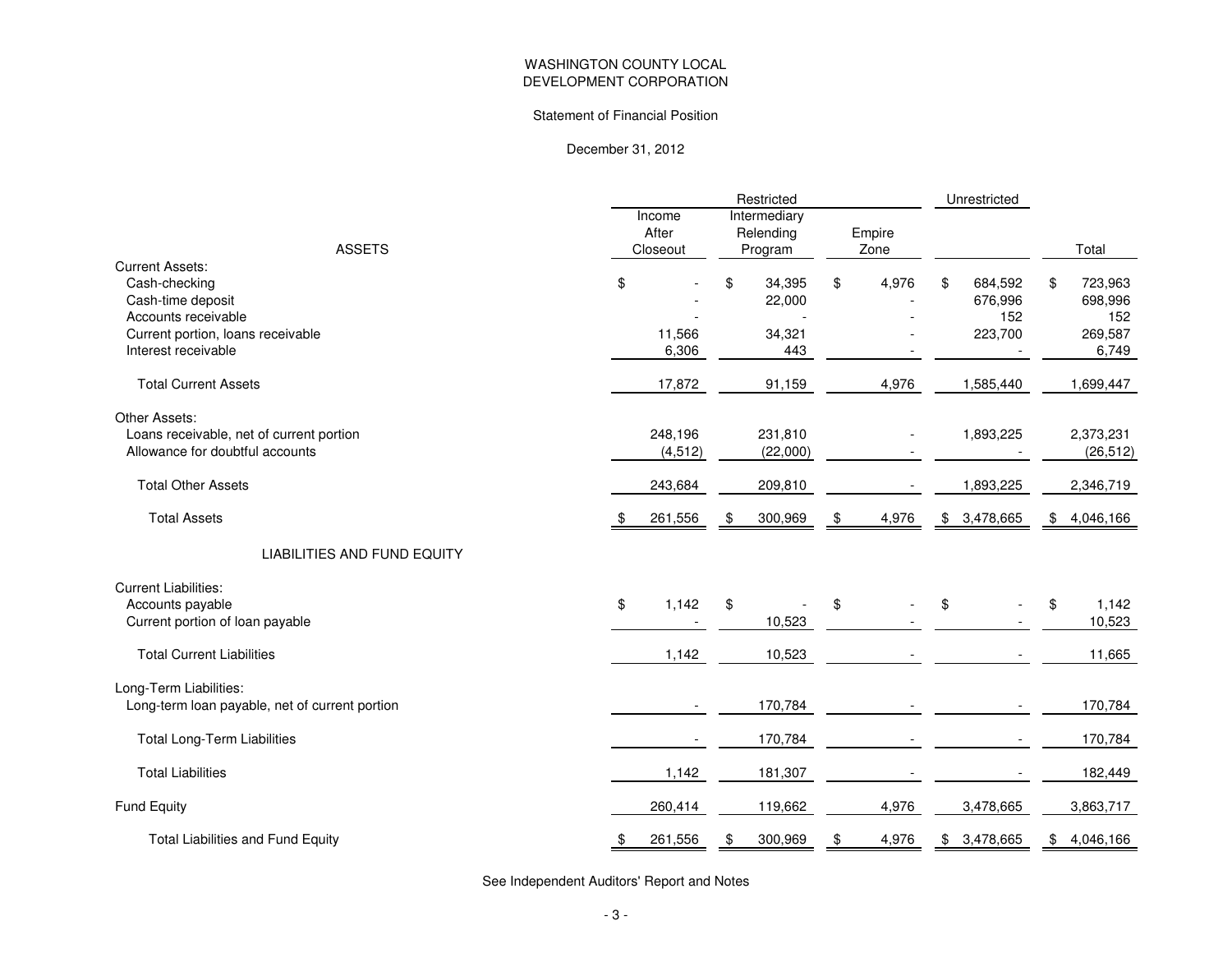#### Statement of Activities

#### Year Ended December 31, 2012

|                                                | Restricted |                             |    |                                             |    | Unrestricted   |                 |                 |
|------------------------------------------------|------------|-----------------------------|----|---------------------------------------------|----|----------------|-----------------|-----------------|
| <b>REVENUES</b>                                |            | Income<br>After<br>Closeout |    | <b>Intermediary</b><br>Relending<br>Program |    | Empire<br>Zone |                 | Total           |
| Interest on loans                              | \$         | 9,005                       | \$ | 12,083                                      | \$ |                | \$<br>104,201   | \$<br>125,289   |
| Interest on time deposits                      |            |                             |    | 108                                         |    | 4              | 2,122           | 2,234           |
| Contributions/grants                           |            |                             |    |                                             |    |                | 116,500         | 116,500         |
| Origination fees                               |            |                             |    |                                             |    |                | 6,549           | 6,549           |
| Loan late charge fee                           |            |                             |    |                                             |    |                | 1,000           | 1,000           |
| Events                                         |            |                             |    |                                             |    |                | 23,823          | 23,823          |
| Miscellaneous                                  |            |                             |    |                                             |    |                | 115             | 115             |
| Net assets released from unrestricted income   |            | (84, 829)                   |    | 891                                         |    | 111            | 83,827          |                 |
| <b>Total Revenues</b>                          |            | (75, 824)                   |    | 13,082                                      |    | 115            | 338,137         | 275,510         |
| <b>EXPENDITURES</b>                            |            |                             |    |                                             |    |                |                 |                 |
| Payroll expenses                               |            |                             |    |                                             |    | 5,826          | 108,752         | 114,578         |
| Professional fees                              |            |                             |    |                                             |    | 2,500          | 15,555          | 18,055          |
| Interest expense                               |            |                             |    | 1,907                                       |    |                |                 | 1,907           |
| Office expense                                 |            |                             |    |                                             |    |                | 4,896           | 4,896           |
| Planning expense                               |            |                             |    |                                             |    |                | 56,048          | 56,048          |
| Marketing and advertising                      |            |                             |    |                                             |    |                | 12,293          | 12,293          |
| Miscellaneous                                  |            |                             |    |                                             |    | 111            | 5,801           | 5,912           |
| Bad debt expense                               |            |                             |    |                                             |    |                | (11, 485)       | (11, 485)       |
| <b>Total Expenditures</b>                      |            |                             |    | 1,907                                       |    | 8,437          | 191,860         | 202,204         |
| Excess (Deficit) of Revenues Over Expenditures |            | (75, 824)                   |    | 11,175                                      |    | (8,322)        | 146,277         | 73,306          |
| Fund Equity at Beginning of Year               |            | 336,238                     |    | 108,487                                     |    | 13,298         | 3,332,388       | 3,790,411       |
| Fund Equity at End of Year                     | \$         | 260,414                     |    | 119,662                                     | \$ | 4,976          | \$<br>3,478,665 | \$<br>3,863,717 |

See Independent Auditors' Report and Notes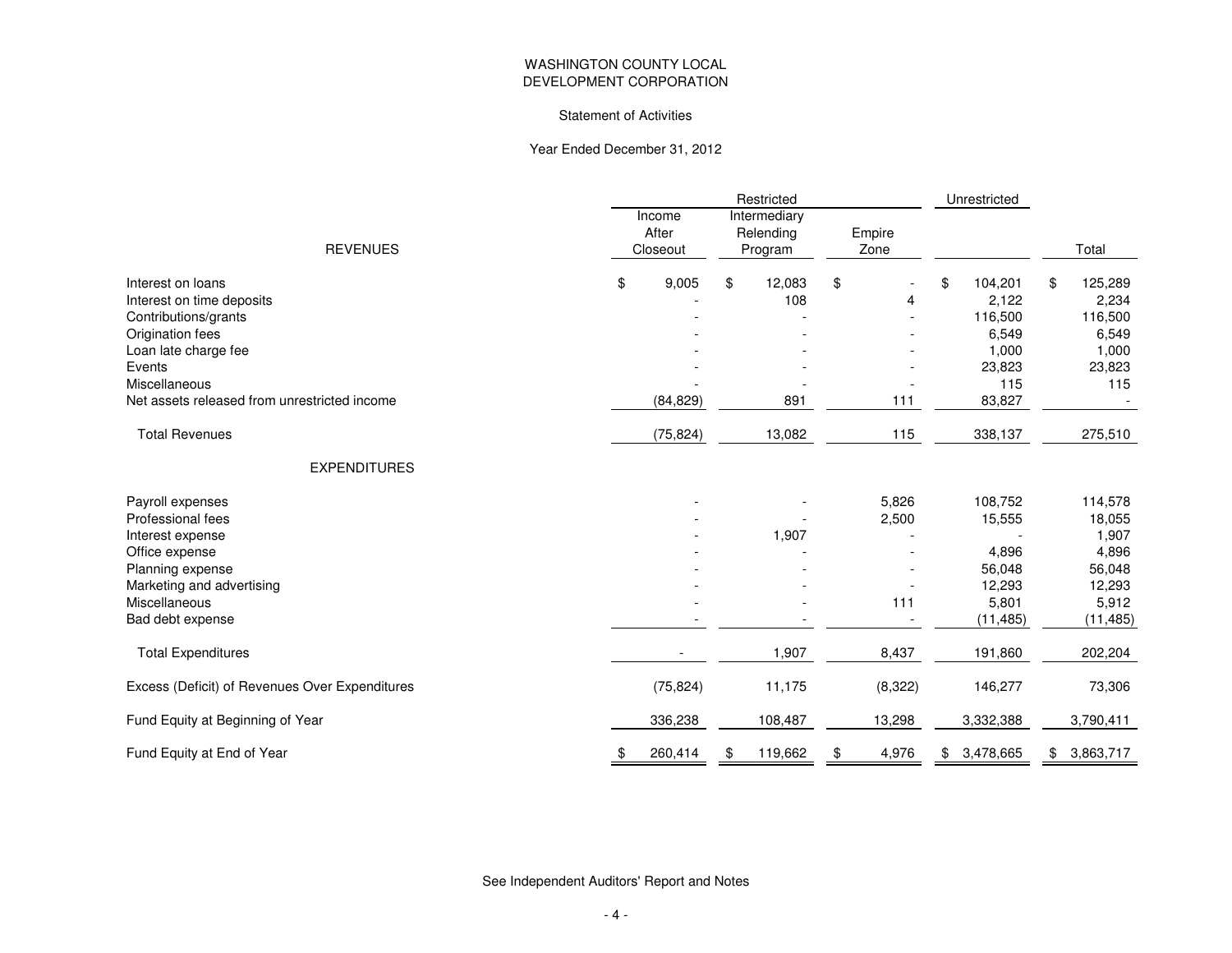## DEVELOPMENT CORPORATION WASHINGTON COUNTY LOCAL

## Statement of Cash Flows

## Year Ended December 31, 2012

| Cash Flows From Operating Activities:                            |              |
|------------------------------------------------------------------|--------------|
| <b>Excess of Revenues Over Expenditures</b>                      | \$<br>73,306 |
| Adjustments to Reconcile Excess of Revenues Over Expenditures to |              |
| Net Cash Provided (Used) by Operating Activities:                |              |
| (Increase) Decrease in:                                          |              |
| Accounts receivable                                              | 228          |
| Loans receivable                                                 | 54,752       |
| Interest receivable                                              | (772)        |
| Increase (Decrease) in:                                          |              |
| Accounts payable                                                 | 504          |
| Allowance for doubtful accounts                                  | (36, 399)    |
| Intermediary relending program loan payable                      | (10,432)     |
| Net Cash Provided (Used) by Operating Activities                 | 81,187       |
| Cash and Cash Equivalents at Beginning of Year                   | 1,341,772    |
| Cash and Cash Equivalents at End of Year                         | 1,422,959    |
|                                                                  |              |
| Supplemental Disclosures of Cash Flow Information:               |              |
| Cash Paid During the Year for:                                   |              |
| Interest                                                         | \$<br>1,907  |

See Independent Auditors' Report and Notes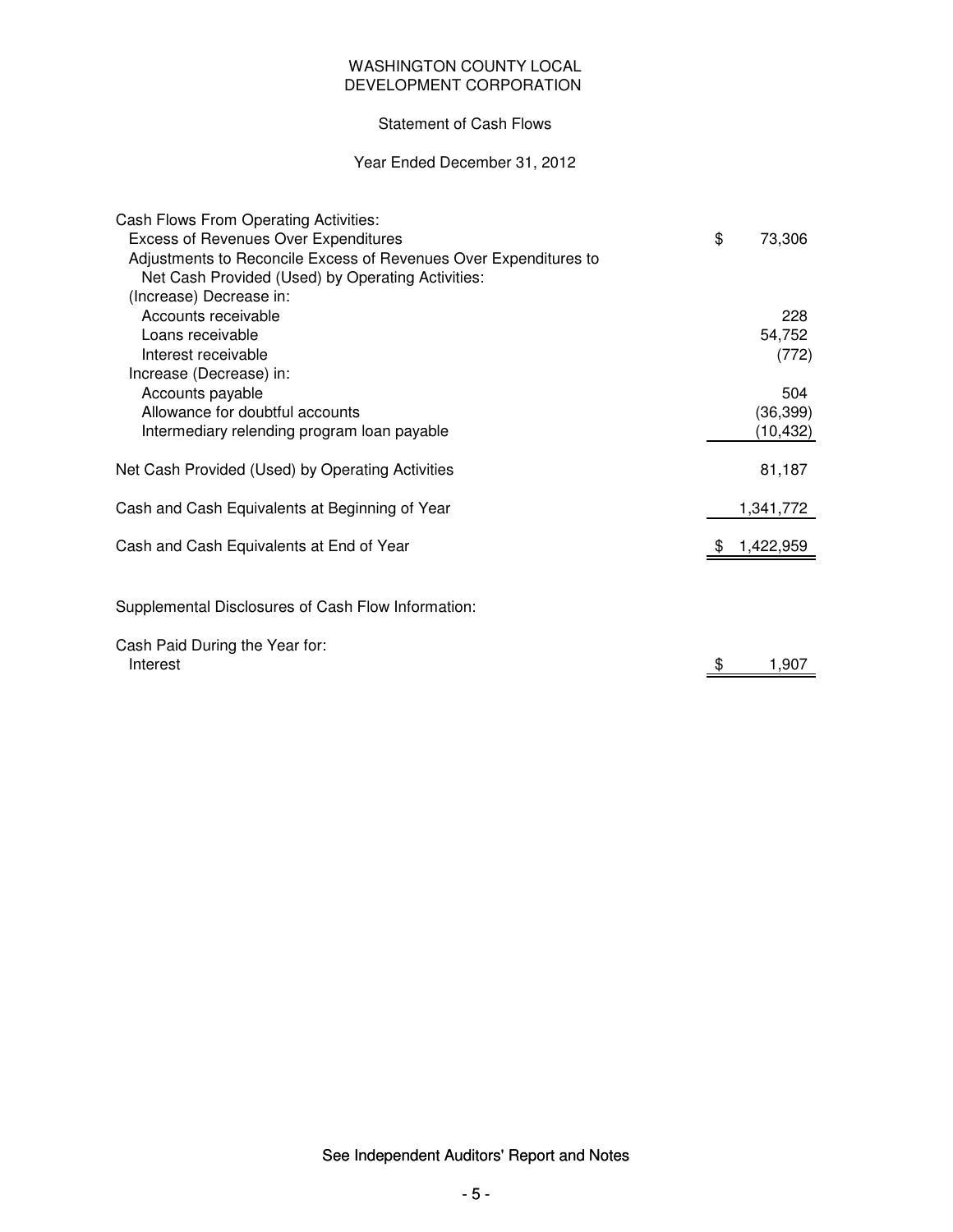#### Notes to Financial Statements

December 31, 2012

#### **Summary of Significant Accounting Policies**

The summary of significant accounting policies of Washington County Local Development Corporation is presented to assist in understanding the Washington County Local Development Corporation's financial statements. The financial statements and notes are representations of the Washington County Local Development Corporation's management, which is responsible for their integrity and objectivity. These accounting policies conform to generally accepted accounting principles and have been consistently applied in the preparation of the financial statements.

#### **Organization**

Washington County Local Development Corporation was incorporated in 1985 under the Not-for-Profit Law of the State of New York for the purpose of relieving and reducing unemployment by promoting and providing job opportunities for low to moderate income residents of Washington County. This is accomplished through loans to qualifying employers. In 1986, Washington County contracted with the Local Development Corporation to administer a revolving loan program created by the repayments of low interest loans issued by the Washington County Community Development Program. The County Board of Supervisors assigned all loans to the Local Development Corporation for no consideration. The Local Development Corporation is a component unit of Washington County and is included as such in the County's general-purpose financial statements.

#### Revenue Recognition

The Washington County Local Development Corporation's primary source of revenue is from principal and interest repayments received on loans issued by the Local Development Corporation through the HUD Program and the Intermediary Relending Program.

#### Accounting Method

The Washington County Local Development Corporation accounts for all transactions on the accrual method of accounting.

#### Allowance for Doubtful Accounts

Bad debts are provided on the allowance method based on historical experience and management's evaluation of outstanding loans receivable at the end of each year.

### Use of Estimates

The preparation of financial statements in conformity with generally accepted accounting principles requires management to make estimates and assumptions that affect the reported amounts of assets and liabilities and disclosure of contingent assets and liabilities at the date of the financial statements and the reported amounts of revenues and expenses during the reporting period. Actual results could differ from those estimates.

#### Income Taxes

The Washington County Local Development Corporation is an exempt organization under Sec. (501)(c)(4) of the Internal Revenue Code. As of December 31, 2012, the tax years that remain subject to examination by taxing authorities begin with 2009.

#### Cash and Cash Equivalents

For purposes of the statement of cash flows, Washington County Local Development Corporation considers all highly liquid debt instruments purchased with a maturity of 90 days or less to be cash equivalents.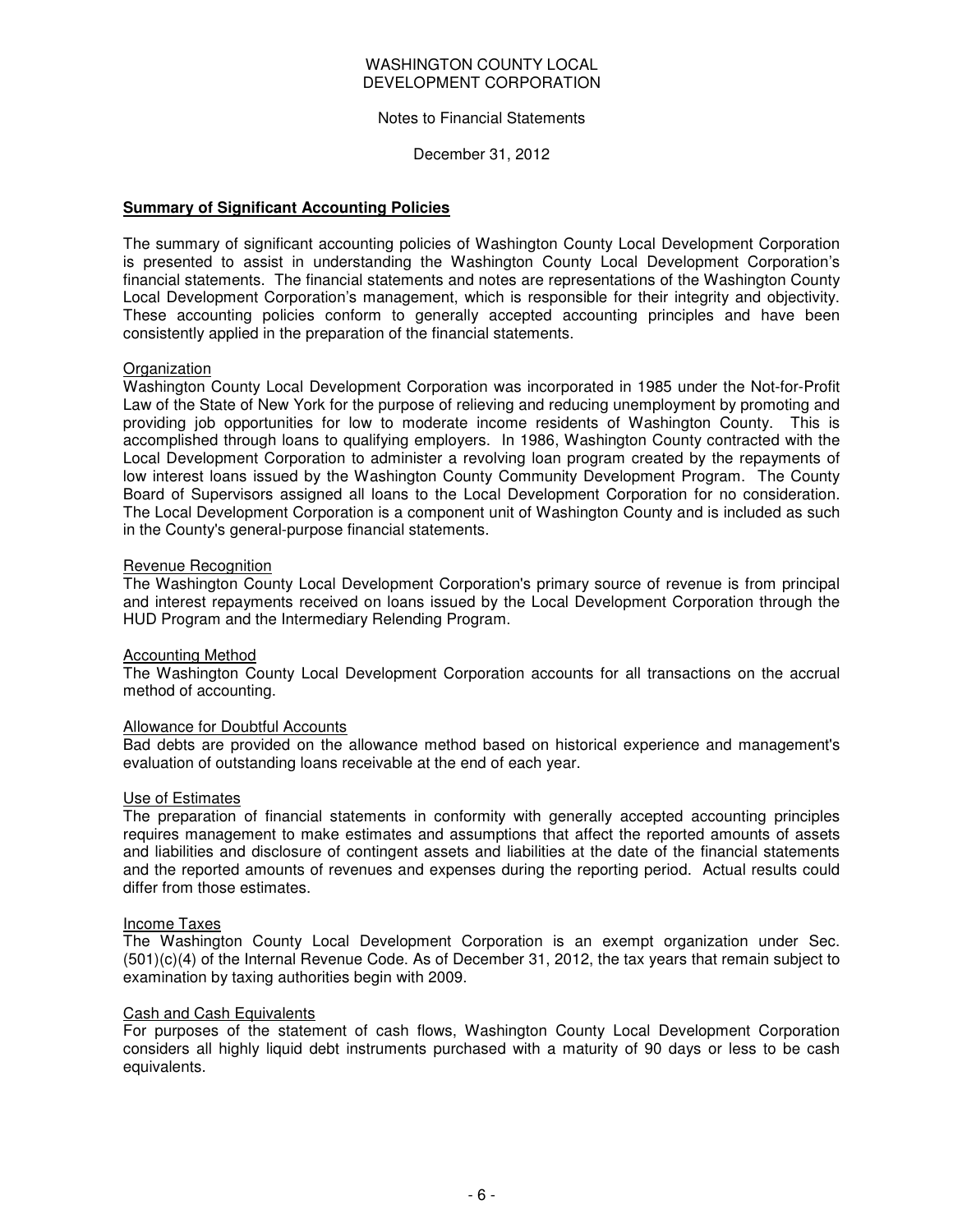#### Notes to Financial Statements

December 31, 2012

### **Concentration of Credit Risk**

Financial instruments which potentially expose the organization to concentration of credit risk consist primarily of loans receivable. Management considers the loans net of allowances to be fully collectible.

Washington County Local Development Corporation had funds on deposit at local banks totaling \$1,428,900 at December 31, 2012. These deposits are fully insured by Federal Deposit Insurance Corporation, pledged collateral and a letter of credit.

### **Loans Receivable**

Loans receivable consisted of the following at December 31, 2012:

|    |                                                                                                                                                                                                                                                                                               | <b>CDBG</b><br>Loans | <b>IRP</b><br>Loans |
|----|-----------------------------------------------------------------------------------------------------------------------------------------------------------------------------------------------------------------------------------------------------------------------------------------------|----------------------|---------------------|
| 1) | Loaned \$25,000 on November 14, 1995 due in<br>monthly payments of \$403 through October 1, 2002,<br>including interest at 7.25% per annum. (Receiving<br>\$50 per month payment).                                                                                                            | \$<br>4,512          |                     |
| 2) | Loaned \$350,000 on June 30, 2003 due in monthly<br>payments of \$3,178 through January 22, 2015,<br>including interest at 4% per annum. On January 19,<br>2010 the loan was modified reducing the monthly<br>payments to \$1,500 with the entire principle balance<br>due, January 22, 2015. | 255,250              |                     |
| 3) | Loaned \$35,000 on August 20, 2004 due in monthly<br>payments of \$249 through July 20, 2014, including<br>interest at 4% per annum.                                                                                                                                                          | 18,649               |                     |
| 4) | Loaned \$390,000 on December 31, 2006, interest<br>only payments beginning on November 30, 2006 at<br>5.19% per annum. Principal payments due on May<br>31, 2007 through September 30, 2021, including<br>interest at 5.19% per annum.                                                        | 273,767              |                     |
| 5) | Loaned \$150,000 on December 1, 2006 due in<br>monthly payments of \$1,207 through November 1,<br>2021, including interest at 5.19% per annum.                                                                                                                                                | 99,767               |                     |
| 6) | Loaned \$45,000 on July 26, 2007 due in monthly<br>payments of \$483 through July 26, 2017, including<br>interest at 5.19% per annum.                                                                                                                                                         | 21,983               |                     |
| 7) | Loaned \$10,000 on March 27, 2007 due in monthly<br>payments of \$213 through September 27, 2013,<br>including interest at 6.19% per annum.                                                                                                                                                   | 2,483                |                     |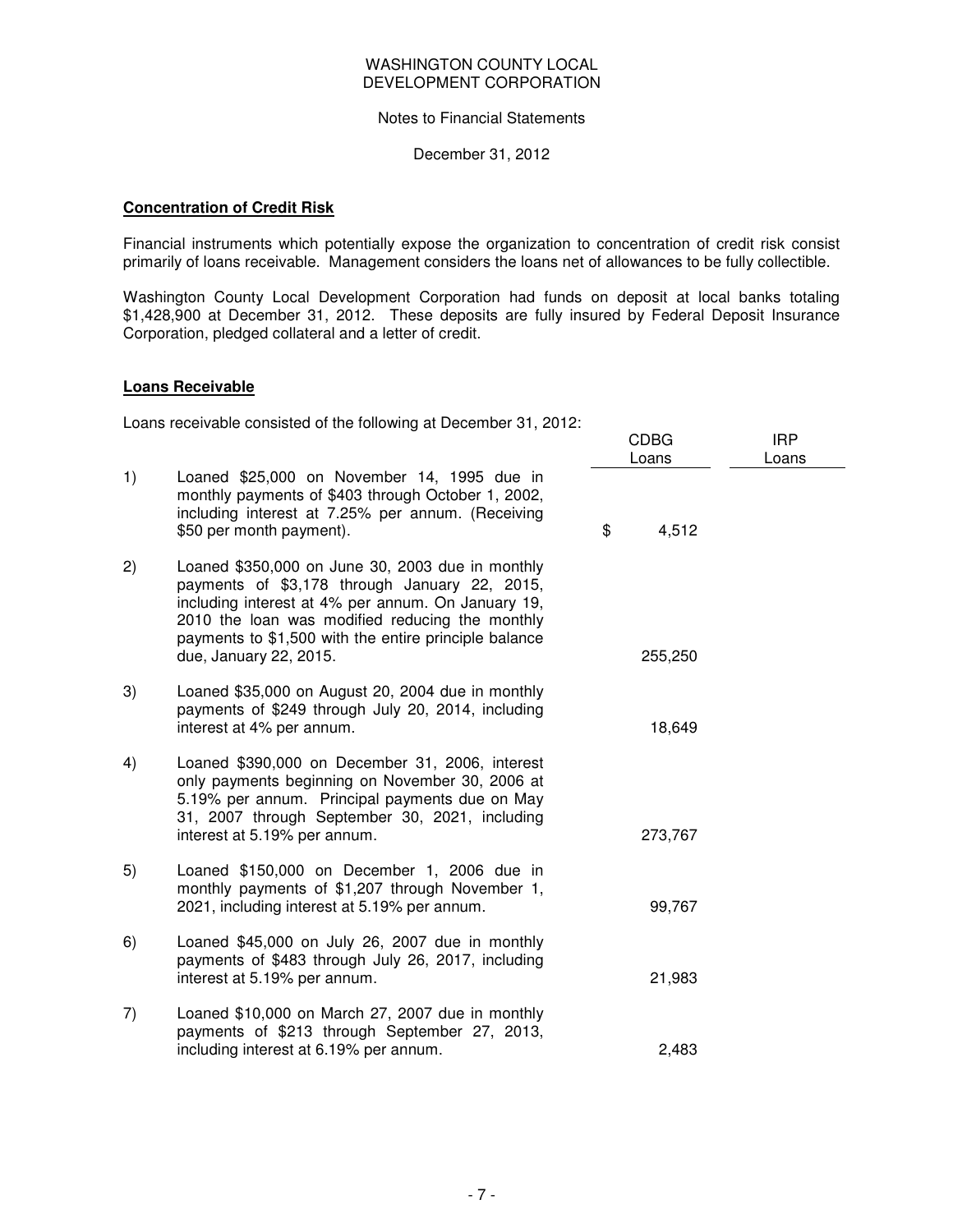## Notes to Financial Statements

## December 31, 2012

# **Loans Receivable – Continued**

|     |                                                                                                                                                                                              | <b>CDBG</b><br>Loans | <b>IRP</b><br>Loans |
|-----|----------------------------------------------------------------------------------------------------------------------------------------------------------------------------------------------|----------------------|---------------------|
| 8)  | Loaned \$25,000 on May 5, 2008 due in monthly<br>payments of \$519 through May 5, 2013, including<br>interest at 5% per annum.                                                               | 2,066                |                     |
| 9)  | Loaned \$19,539 on December 31, 2009 due in<br>monthly payments of \$295 through March 18, 2016,<br>including interest at 4% per annum.                                                      | 11,153               |                     |
| 10) | Loaned \$60,000 on August 24, 2009 due in monthly<br>payments of \$822 through July 24, 2016, including<br>interest at 4% per annum.                                                         | 34,419               |                     |
| 11) | Loaned \$65,000 on July 2, 2009 due in monthly<br>payments of \$660 through June 2, 2019, including<br>interest at 4% per annum.                                                             | 45,269               |                     |
| 12) | Loaned \$150,000 on May 28, 2009 due in monthly<br>payments of \$2,351 through June 28, 2015,<br>including interest at 4% per annum.                                                         | 69,720               |                     |
| 13) | Loaned \$125,000 on October 5, 2009 due in monthly<br>payments of \$993 through August 8, 2024, including<br>interest at 5% per annum.                                                       | 104,948              |                     |
| 14) | Loaned \$210,000 on November 3, 2009 due in<br>monthly payments of \$1,599 through October 3,<br>2024, including interest at 4% per annum.                                                   | 176,599              |                     |
| 15) | Loaned \$150,000 on November 11, 2009 due in<br>monthly payments of \$1,114 through October 19,<br>2024, including interest at 4% per annum.                                                 | 126,135              |                     |
| 16) | Loaned \$20,000 on September 10, 2009 due in<br>monthly payments of \$378 through March 10, 2015,<br>including interest at 5% per annum.                                                     | 9,635                |                     |
| 17) | Loaned \$180,000 on August 5, 2010 due in monthly<br>payments of \$1,915 through August 5, 2017<br>including interest at 5% per annum.                                                       | 157,201              |                     |
| 18) | Loaned \$120,000 on December 21, 2011 at 5.5%<br>Payments of interest only to begin on<br>interest.<br>January 21, 2012 through May 8, 2016 when the<br>entire principal balance will be due | 120,000              |                     |
| 19) | Loaned \$8,149 on April 1, 2010 due in monthly<br>payments of \$169 through March 1, 2015 including<br>interest at 5.5% per annum.                                                           | 3,852                |                     |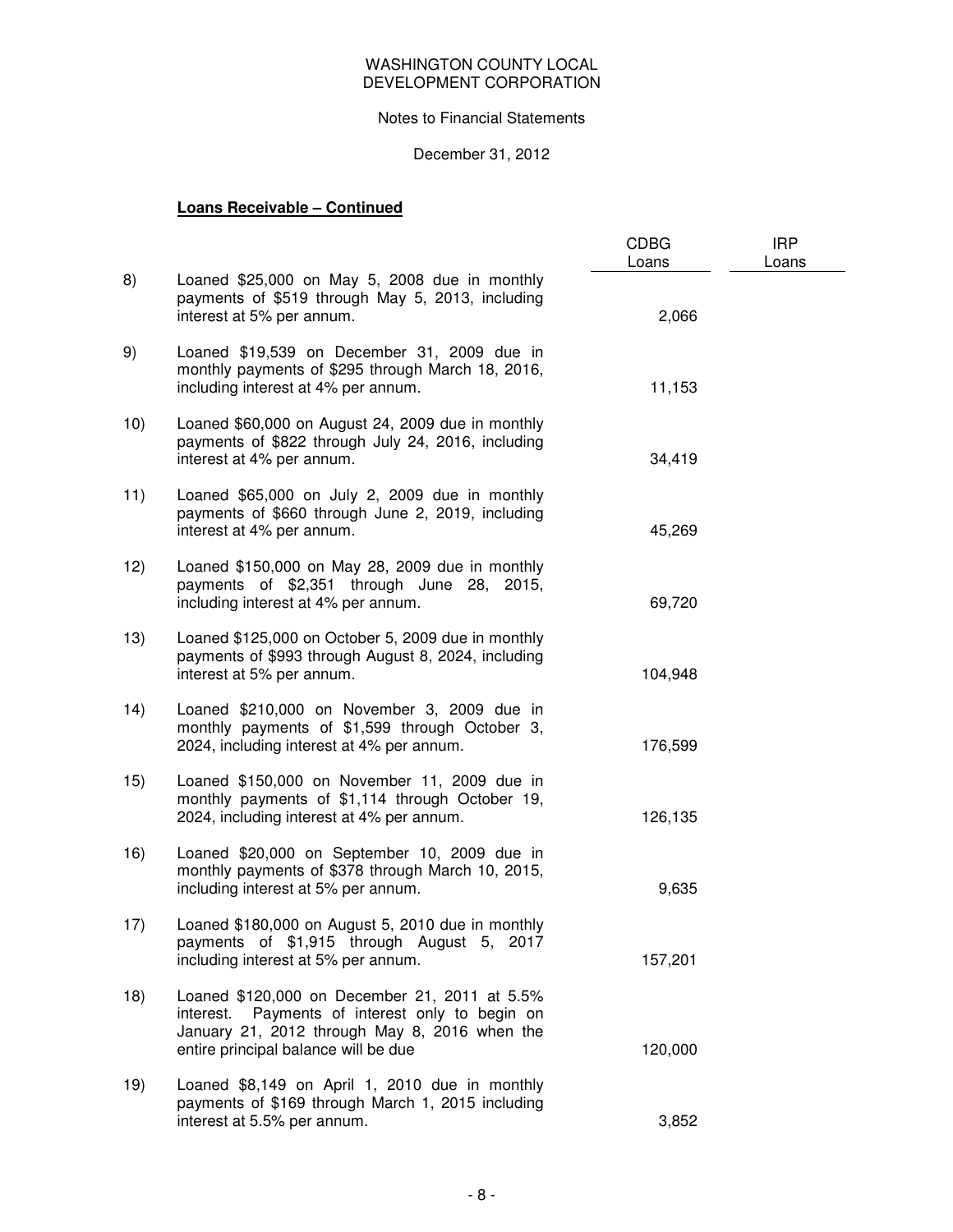## Notes to Financial Statements

## December 31, 2012

|      | <b>Loans Receivable - Continued</b>                                                                                                           | <b>CDBG</b><br>Loans | <b>IRP</b><br>Loans |
|------|-----------------------------------------------------------------------------------------------------------------------------------------------|----------------------|---------------------|
| 20)  | Loaned \$20,000 on November 18, 2010 due in<br>monthly payments of \$383 through November 18,<br>2015 including interest at 5.5% per annum.   | 12,338               |                     |
| 21)  | Loaned \$85,000 on April 8, 2010 due in monthly<br>payments of \$1,607 through June 8, 2015 including<br>interest at 5% per annum.            | 52,617               |                     |
| 22)  | Loaned \$145,000 on August 4, 2011 due in monthly<br>payments of \$1,616 through July 4, 2012 including<br>interest at 6% per annum.          | 131,340              |                     |
| (23) | Loaned \$140,000 on October 27, 2011 due in<br>monthly payments of \$1,150 through October 27,<br>2018 including interest at 6% per annum.    | 132,821              |                     |
| 24)  | Loaned \$97,000 on June 21, 2011 due in monthly<br>payments of \$1,421 through June 21, 2019 including<br>interest at 6% per annum.           | 80,601               |                     |
| 25)  | Loaned \$145,000 on August 3, 2011 due in monthly<br>payments of \$1,191 through August 3, 2026<br>including interest at 5.5% per annum.      | 136,878              |                     |
| 26)  | Loaned \$30,000 on November 29, 2011 due in<br>monthly payments of \$574 through November 29,<br>2016 including interest at 5.5% per annum.   | 23,711               |                     |
| 27)  | Loaned \$100,000 on October 26, 2012 due in<br>monthly payments of \$1,441 through February 26,<br>2020 including interest at 5.5% per annum. | 100,000              |                     |
| 28)  | Loaned \$149,949 on November 26, 2012 due in<br>monthly payments of \$1,749 through May 26, 2023<br>including interest at 7% per annum.       | 149,949              |                     |
| 29)  | Loaned \$25,000 on September 19, 2010 due in<br>monthly payments of \$478 through January 19, 2016<br>including interest at 5.5% per annum.   | 19,024               |                     |
| 30)  | Loaned \$75,000 on November 5, 2004 due in<br>monthly payments of \$798 through September 1,<br>2014, including interest at 5% per annum.     |                      | 15,931              |
| 31)  | Loaned \$100,000 on December 3, 2009 due in<br>monthly payments of \$743 through December 3,<br>2024, including interest at 5% per annum.     |                      | 87,604              |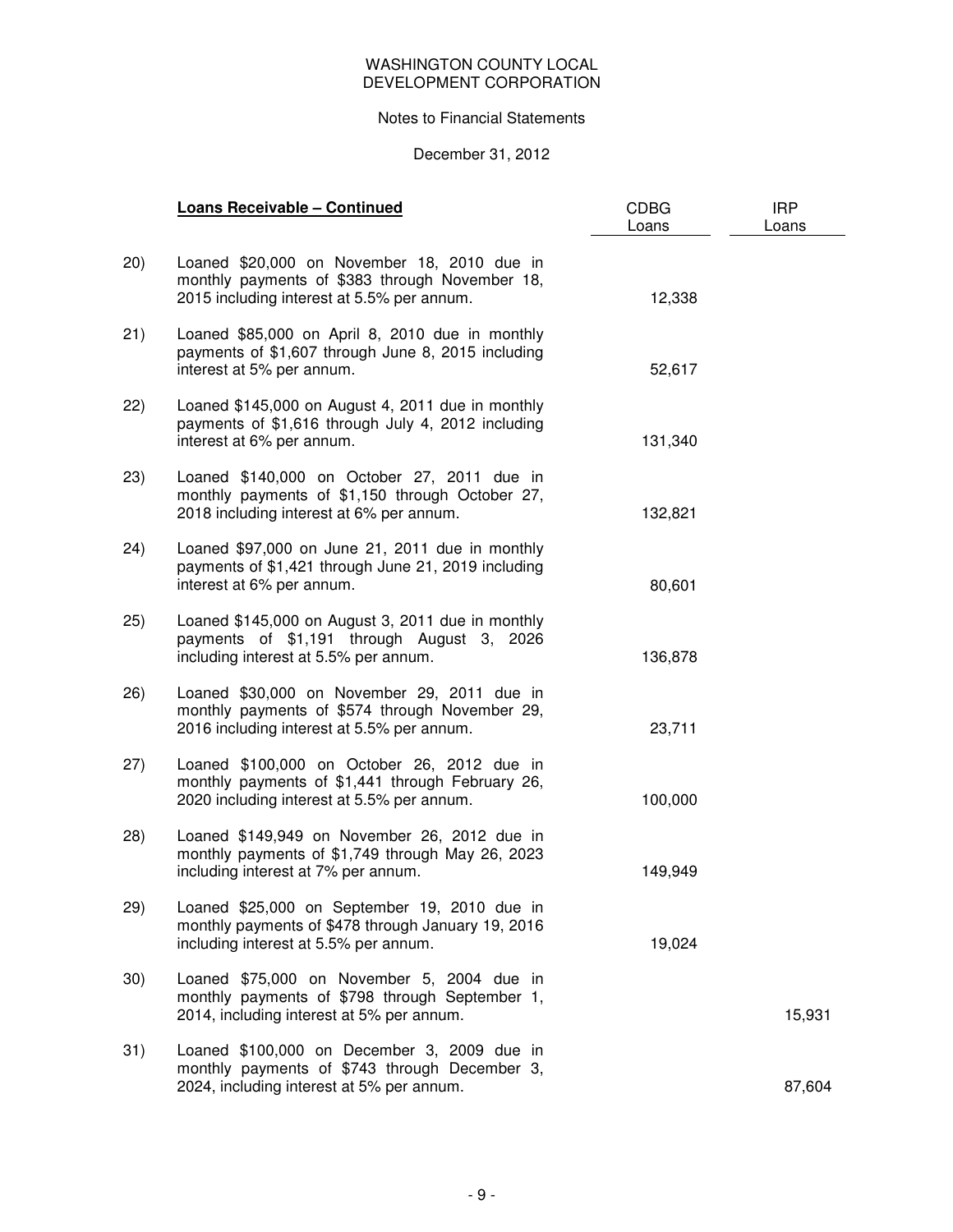### Notes to Financial Statements

### December 31, 2012

|     | <b>Loans Receivable - Continued</b>                                                                                                             | <b>CDBG</b><br>Loans | <b>IRP</b><br>Loans |
|-----|-------------------------------------------------------------------------------------------------------------------------------------------------|----------------------|---------------------|
| 32) | Loaned \$145,000 on September 21, 2011 due in<br>monthly payments of \$2,054 through September 21,<br>2018, including interest at 5% per annum. |                      | 122,741             |
| 33) | Loaned \$40,000 on November 27, 2012 due in<br>monthly payments of \$329 through November 27,<br>2027, including interest at 5.5% per annum.    |                      | 39,855              |
|     | Total loans receivable                                                                                                                          | 2,376,687            | 266,131             |
|     | Less: current portion                                                                                                                           | (235, 266)           | (34,321)            |
|     | Long-term portion                                                                                                                               | 2,141,421            | 231,810<br>S        |

## **Allowance for Doubtful Accounts**

The allowance for doubtful accounts established in the Intermediary Relending Program (IRP) in the amount of \$22,000 is in accordance with a requirement by the U.S. Department of Agriculture. There are no delinquent IRP loans as of December 31, 2012.

The allowance for doubtful accounts of \$4,512 in the Income After Closeout Programs and CDBG represents the balance due on one loan.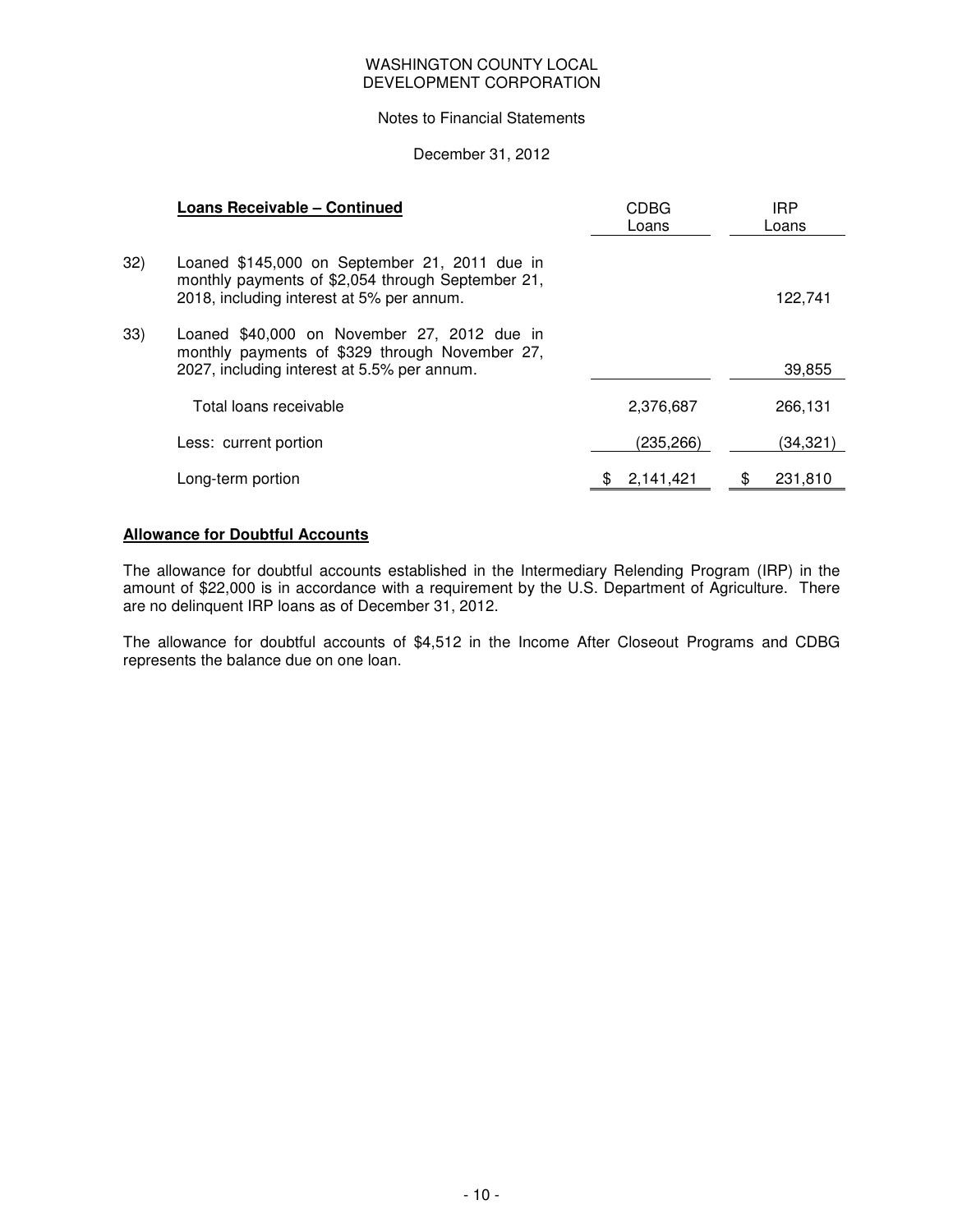#### Notes to Financial Statements

December 31, 2012

### **Restricted and Unrestricted Assets**

Receipts, disbursements, and cash balances related to Federal funds which are subject to certain restrictions and unrestricted funds not subject to Federal restrictions are comprised of the following:

|                                                                             |                       |        | Restricted                |                | Unrestricted       |                    |
|-----------------------------------------------------------------------------|-----------------------|--------|---------------------------|----------------|--------------------|--------------------|
|                                                                             | Income<br>After       |        | Intermediary<br>Relending | Empire         |                    |                    |
|                                                                             | Closeout              |        | Program                   | Zone           |                    | Total              |
| Cash balances at 12/31/11                                                   | \$                    |        | \$<br>65,154              | \$<br>13,298   | \$1,263,320        | \$<br>1,341,772    |
| Receipts:                                                                   |                       |        |                           |                |                    |                    |
| Interest in time deposit<br>Principal, interest and late<br>charge payments |                       |        | 108                       | $\overline{4}$ | 2,122              | 2,234              |
| received                                                                    |                       | 85,204 | 43,472                    |                | 316,309            | 444,985            |
| Contributions                                                               |                       |        |                           |                | 116,500            | 116,500            |
| Origination fees                                                            |                       |        |                           |                | 6,549              | 6,549              |
| Events                                                                      |                       |        |                           |                | 24,200             | 24,200             |
| Miscellaneous                                                               |                       |        |                           |                | 1,130              | 1,130              |
| Total receipts                                                              |                       | 85,204 | 43,580                    | 4              | 466,810            | 595,598            |
|                                                                             |                       |        |                           |                |                    |                    |
| Disbursements:                                                              |                       |        |                           |                |                    |                    |
| New loans<br>Payroll expense                                                |                       | 85,204 | 40,000                    | 5,826          | 165,609<br>109,192 | 290,813<br>115,018 |
| Professional fees                                                           |                       |        |                           | 2,500          | 12,913             | 15,413             |
| Insurance(s)                                                                |                       |        |                           |                | 2,947              | 2,947              |
| Principal and interest                                                      |                       |        |                           |                |                    |                    |
| expense                                                                     |                       |        | 12,339                    |                |                    | 12,339             |
| Marketing/advertising                                                       |                       |        |                           |                | 13,049             | 13,049             |
| Office expense                                                              |                       |        |                           |                | 1,996              | 1,996              |
| Planning expense                                                            |                       |        |                           |                | 56,048             | 56,048             |
| Miscellaneous expense                                                       |                       |        |                           |                | 6,788              | 6,788              |
| <b>Total disbursements</b>                                                  |                       | 85,204 | 52,339                    | 8,326          | 368,542            | 514,411            |
| Cash balances at 12/31/12                                                   | $\boldsymbol{\theta}$ |        | \$<br>56,395              | \$<br>4,976    | \$<br>1,361,588    | \$<br>1,422,959    |
|                                                                             |                       |        |                           |                |                    |                    |
| Cash, checking                                                              | \$                    |        | \$<br>34,395              | \$<br>4,976    | \$<br>684,592      | \$<br>723,963      |
| Cash, savings                                                               | \$                    |        | \$<br>22,000              | \$             | \$<br>676,996      | \$<br>698,996      |

### **Related Party**

The LDC by-laws were amended in 1996 to allow for non-supervisors to be Directors of the Corporation. Each town (17) is represented by the chief elected official or his/her designee. Currently, there are seven non-supervisors on the Board. The Washington County Local Development Corporation is provided office space, administrative and secretarial services, office equipment, and supplies by Washington County without charge.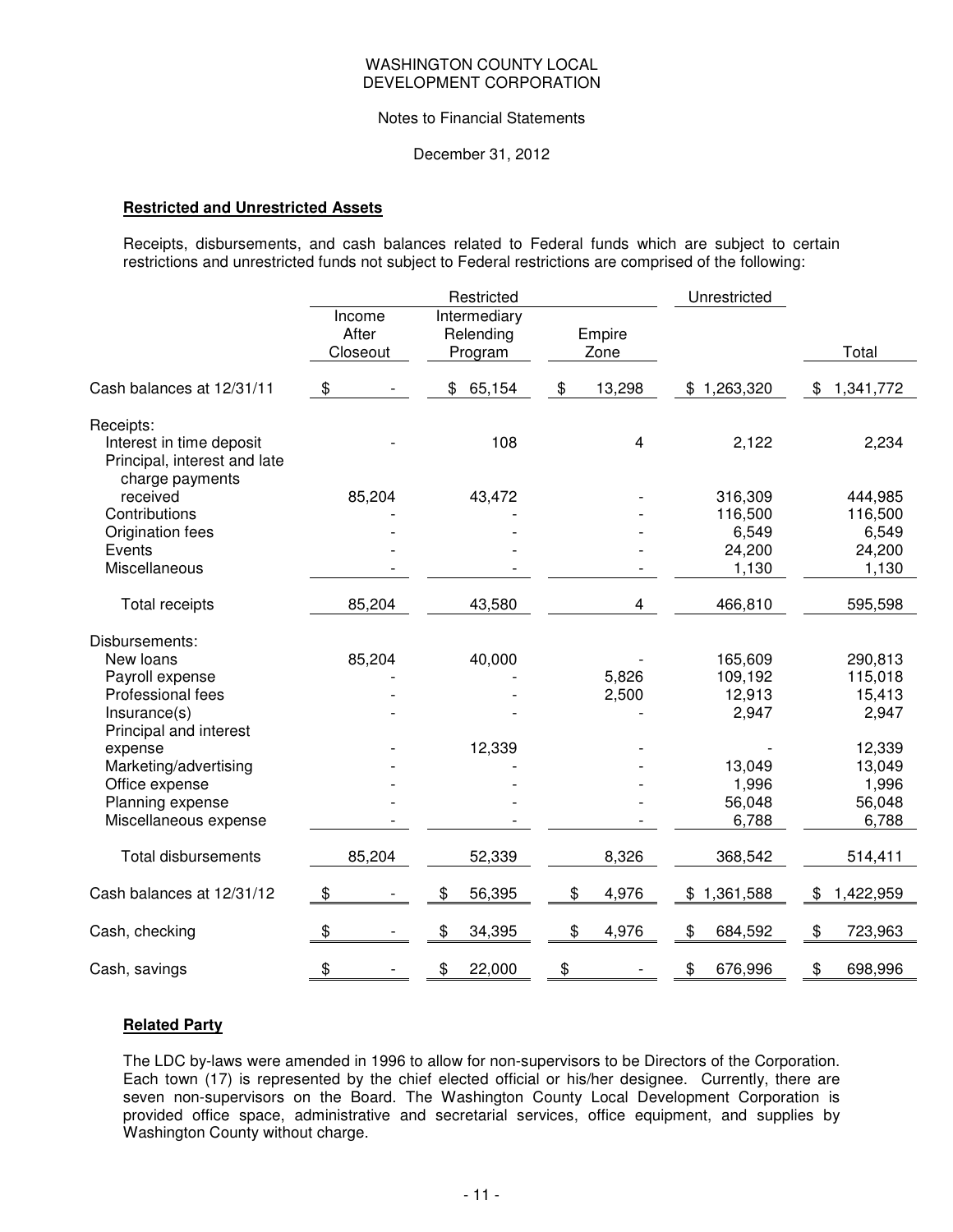#### Notes to Financial Statements

December 31, 2012

### **Loan Payable Intermediary Relending Program**

Washington County Local Development Corporation entered into a loan agreement on November 25, 1998 with the U.S. Department of Agriculture for \$300,000 to be paid back over 30 years at a fixed rate of 1%. Interest only was paid for the first two years. Principal and interest payments are made in 28 equal annual installments with any remaining balance being paid 30 years from the date of the note. A stipulation of this program is that the Washington County Local Development Corporation must match a portion of the loan. The Washington County Local Development Corporation's matching requirement was \$75,000 making the program funds total \$375,000. As of December 31, 2012, the Washington County Local Development Corporation has drawn down \$300,000 and has made eight loans.

| An installment contract to the U.S. Department of Agriculture<br>payable in annual installments of \$12,339, including interest<br>at 1%, through November 2028. | \$<br>181,307                                                   |
|------------------------------------------------------------------------------------------------------------------------------------------------------------------|-----------------------------------------------------------------|
| Less: current portion                                                                                                                                            | (10, 523)                                                       |
| Long-term loan payable, net of current portion                                                                                                                   | 170,784                                                         |
| Maturities of long-term loan payable are as follows:                                                                                                             |                                                                 |
| Years ending<br>December 31,<br>2013<br>2014<br>2015<br>2016<br>2017<br>Thereafter                                                                               | \$<br>10,523<br>10,629<br>10,735<br>10,842<br>10,951<br>127,627 |
| Total                                                                                                                                                            | 181,307                                                         |

#### **Subsequent Events**

The Corporation has evaluated all events through February 8, 2013, the date which these financial statements were available to be issued, and determined that there are no subsequent events which require disclosure.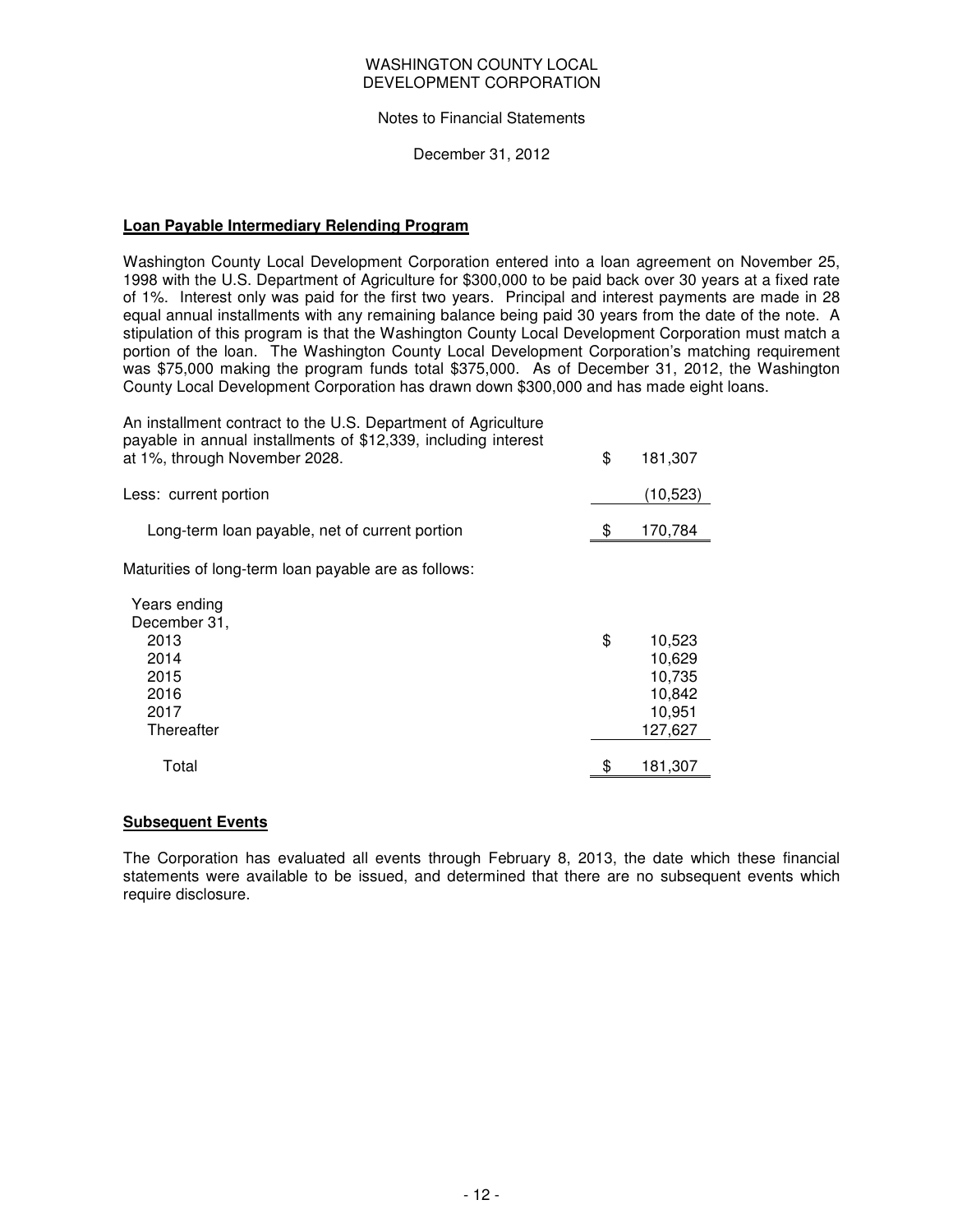

\_

WHITTEMORE, DOWEN & RICCIARDELLI, LLP Certified Public Accountants and Consultants

> 333 Aviation Road, Building B ● Queensbury, NY 12804 Phone: (518) 792-0918 Fax: (518) 743-0882 112 Spring Street, Suite 307 Saratoga Springs, NY 12866 Phone: (518) 584-0770 www.wdrcpa.com

### INDEPENDENT AUDITOR'S REPORT ON INTERNAL CONTROL OVER FINANCIAL REPORTING AND ON COMPLIANCE AND OTHER MATTERS BASED ON AN AUDIT OF FINANCIAL STATEMENTS PERFORMED IN ACCORDANCE WITH GOVERNMENT AUDITING STANDARDS

To The Board of Directors Washington County Local Development Corporation Fort Edward, NY 12828

We have audited in accordance with auditing standards generally accepted in the United States of America and the standards applicable to financial audits contained in Government Auditing Standards issued by the Comptroller General of the United States, the financial statements of Washington County Local Development Corporation, a component unit of Washington County, which comprise the statement of financial positions as of December 31, 2012, and the related statements of activities and cash flows for the year then ended, and the related notes to the financial statements , and have issued our report thereon dated February 8, 2013.

## **Internal Control Over Financial Reporting**

In planning and performing our audit of the financial statements, we considered Washington County Local Development Corporation's internal control over financial reporting (internal control) to determine the audit procedures that are appropriate in the circumstances for the purpose of expressing our opinion on the financial statements, but not for the purpose of expressing an opinion on the effectiveness of Washington County Local Development Corporation's internal control. Accordingly, we do not express an opinion on the effectiveness of Washington County Local Development Corporation's internal control.

A deficiency in internal control exists when the design or operation of a control does not allow management or employees, in the normal course of performing their assigned functions, to prevent, or detect and correct, misstatements on a timely basis. A material weakness is a deficiency, or a combination of deficiencies, in internal control, such that there is a reasonable possibility that a material misstatement of the entity's financial statements will not be prevented, or detected and corrected on a timely basis. A significant deficiency is a deficiency, or a combination of deficiencies, in internal control that is less severe than a material weakness, yet important enough to merit attention by those charged with governance.

Our consideration of internal control was for the limited purpose described in the first paragraph of this section and was not designed to identify all deficiencies in internal control that might be material weaknesses or significant deficiencies. Given these limitations, during our audit we did not identify any deficiencies in internal control that we consider to be material weaknesses. However, material weaknesses may exist that have not been identified.